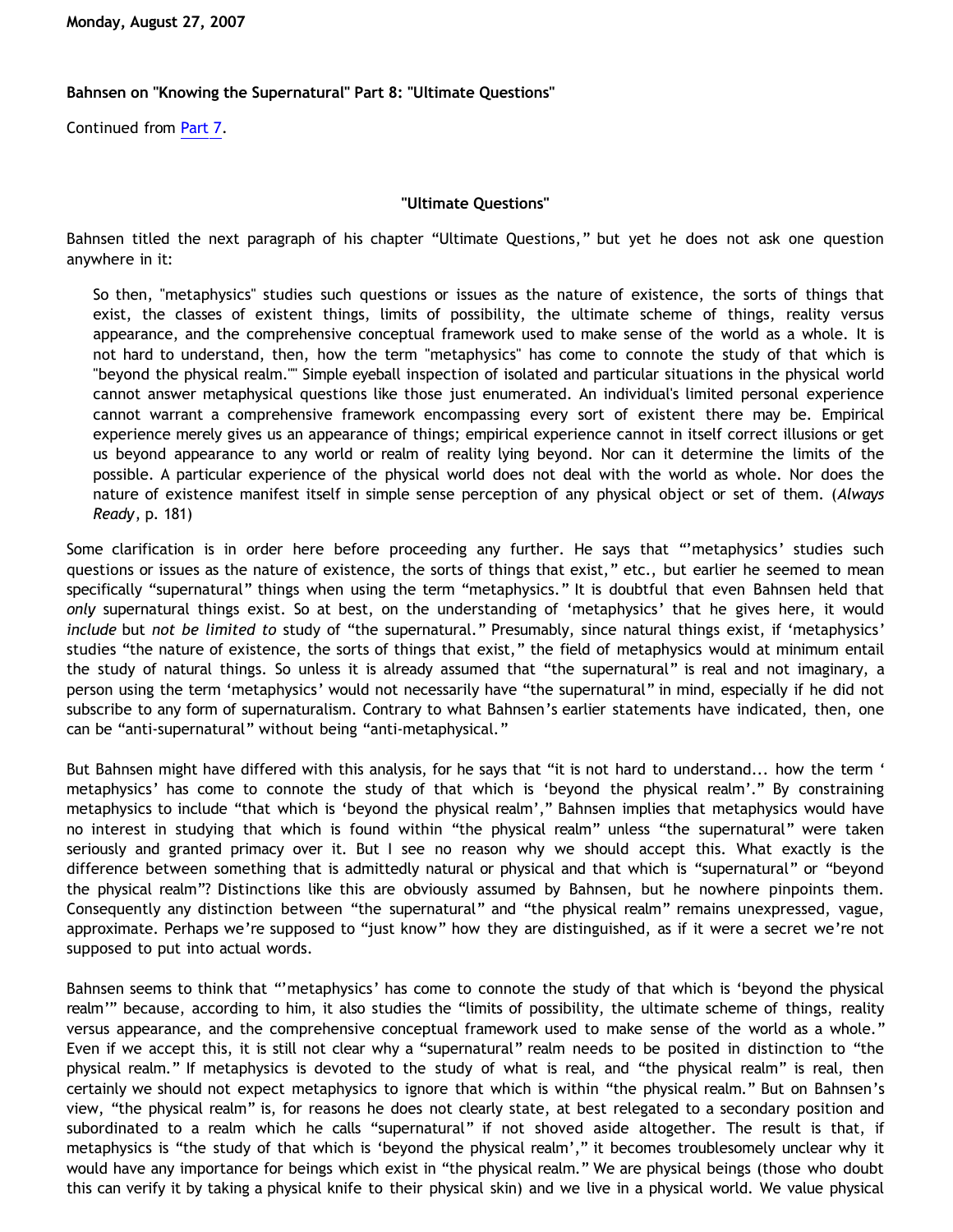things (e.g., food, water, shelter, clothing, shoes, beds, television sets, CDs, computers, cars, other human beings, etc.), and we obtain them through physical means (action, effort, work, money, trade, etc.). A worldview whose metaphysics focuses on "that which is 'beyond the physical realm'" seems to abandon man along with "the physical realm" that it seeks to ignore. What could possibly justify this?

Perhaps Bahnsen thinks that metaphysics studies "that which is 'beyond the physical realm'" because the form in which our knowledge of metaphysical truths and principles is not itself physical. After all, a "comprehensive conceptual scheme," which Bahnsen lists among the things which metaphysics studies, is not something we put in our pocket or contain in a jar. But this would be most naïve as it would indicate a dismally primitive understanding of man's mind and the process by which he forms concepts. Indeed, Bahnsen makes mention of a "comprehensive conceptual scheme," but his biblical worldview provides no native theory of concepts. Concepts do not represent a supernatural dimension; on the contrary, the mind's ability to form concepts is as natural as its ability to perceive physical objects. But for Bahnsen, the conceptual realm somehow implies a supernatural realm, apparently because the conceptual is not a physical object that can be studied in a chemistry lab.

One of the most important relationships which a serious metaphysics should study, but which Bahnsen nowhere lists among those things which metaphysics – on his understanding – studies, is the relationship between consciousness and its objects. An objective worldview is one in which the object of consciousness is understood to hold metaphysical primacy over the subject of consciousness. On this view, for example, an object is what it is no matter what the subject wishes it to be. This is the proper orientation between a subject and its objects. A subjective worldview is one which allows the subject to hold – either always (in the case of a privileged subject) or at least occasionally (when such bestowals are distributed) – metaphysical primacy over its objects. On this view, there exists at least one subject which has the power to wish its objects into anything it prefers them to be. This power is often called "authority" or "sovereignty," as in the case of Bahnsen's god. The subjective view thus constitutes a reversal of the objective view, for it trades on reversing the proper orientation between a subject and its objects.

Inherent in Bahnsen's habit of conflating metaphysics with supernaturalism is the reversal of the relationship between the subject of consciousness and its objects. Note that, in addition to studying "such questions or issues as the nature of existence, the sorts of things that exist, the classes of existent things" and other matters, metaphysics is also the branch in which the relationship between consciousness and its objects is first encountered. The object of study in metaphysics is reality, and the awareness that there is a reality requires a means of awareness. The issue of metaphysical primacy asks whether reality exists independent of consciousness, or whether it conforms to consciousness. This is the most fundamental issue in all philosophy, for however one answers it, defines the rest of metaphysics, epistemology, ethics, etc. Unfortunately, Bahnsen expresses no concern for understanding this fundamental relationship. Whatever observations, inferences, conclusions or verdicts one reaches in metaphysics, they are by means of consciousness about some object of consciousness. Thus the question of the relationship between consciousness and its objects is inescapable.

The closest Bahnsen comes to the issue of metaphysical primacy is "reality versus appearance." But he does not bring this issue up because there is an actual problem here, or because he has an actual solution to the supposed problem. Rather, Bahnsen brings it up in order to sow doubt in the mind of the reader about the efficacy of his own mind, for he nowhere explains how appearance is different from reality, nor does he explain how any difference between how reality appears and how reality actually is can be overcome. He interjects this dichotomy for the express purpose of posing a conflict between man's mind and the world he perceives. In actuality, the problem is between Bahnsen's worldview and the world in which we exist.

On an objective theory of perception, there is no insidious conflict between appearance and reality whatsoever. Appearance is merely the form in which we are visually aware of something. In any instance of awareness, there is the object of which we are aware (the what of awareness) and the form in which we are aware of it (the how of awareness). When we perceive an object, we are perceiving that object. Kelley explains:

Consciousness is not metaphysically active. It no more creates its own contents than does the stomach. But it is active epistemologically in processing those contents. What we are aware of is defined by reality – there is nothing else to be aware of – but how we are aware of it is determined by our means of awareness. How could there be any conflict between these two facts?... Metaphysically, our cognitive faculties determine the manner in which we grasp reality, but it is reality we grasp. In perception, the way objects appear to us is partly determined by our perceptual apparatus...; but the objects themselves appear, the objects themselves we are aware of by means of their appearances. (*The Evidence of the Senses*, p. 41)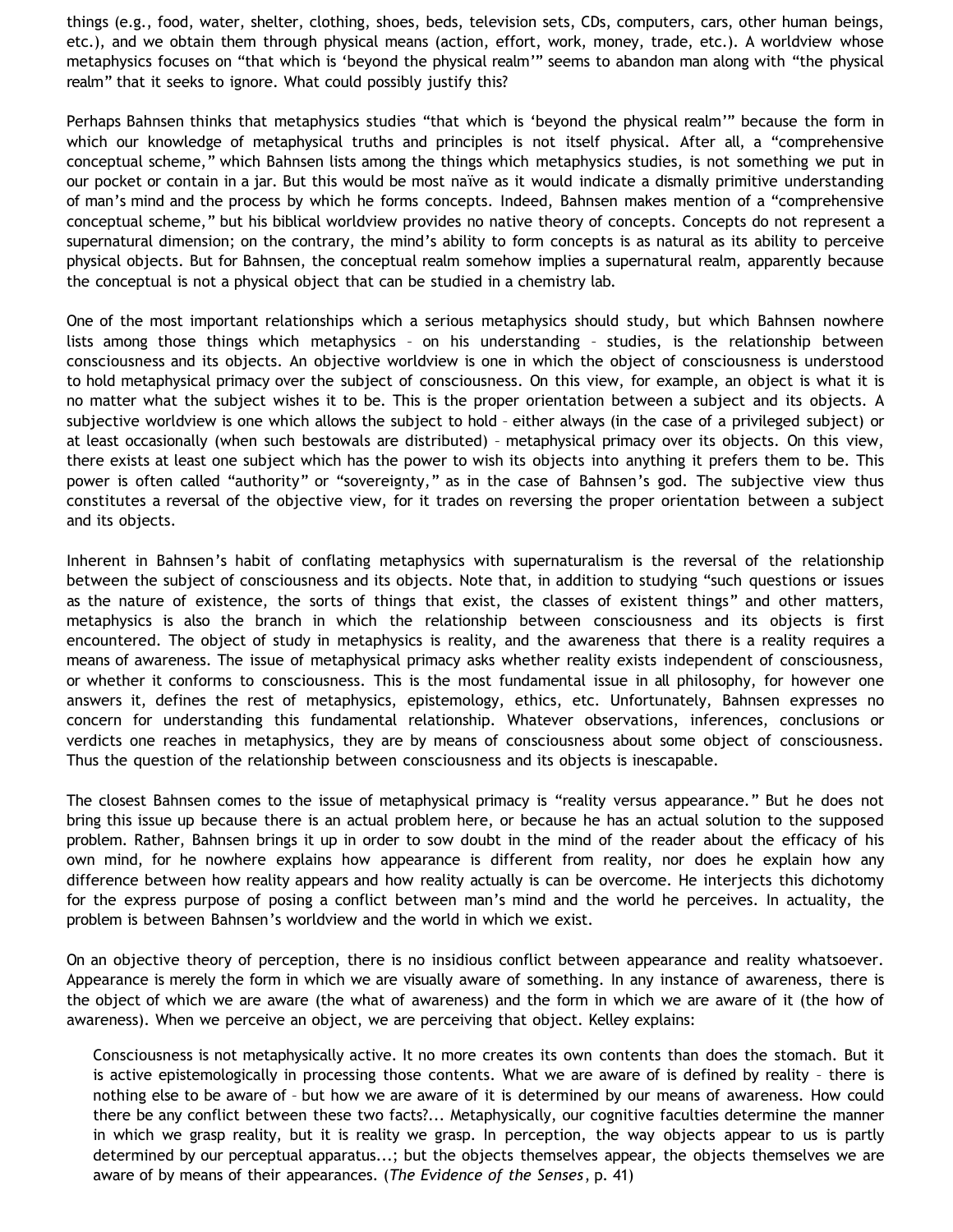When we perceive an object, we have awareness of that object. We do not "perceive appearances" - that would be a stolen concept. Rather, we perceive objects in the form dictated by the nature of our awareness and the objects we are perceiving. But what we are perceiving all along are the objects themselves. And since our consciousness is real, the form in which we perceive something is just as real as the object that we are perceiving. Understanding what distinguishes them from one another allows us to recognize that there really is no conflict here at all. But the "reality versus appearance" dichotomy is still likely to hold sway with the defender of supernaturalism, not because he really thinks there is a conflict between his means of perceiving a turn in the road, a tree, or a stop sign, and the turn, the tree or the stop sign itself, but because has accepted a false model of consciousness to begin with, and this false model of consciousness is vital to his god-beliefs.

Again, the topic of Bahnsen's chapter is "The Problem of Knowing the 'Super-Natural'." In knowing anything, there is, as Kelley reminds us, the what of which we are aware, and the how by which we are aware of it. For Bahnsen to gain any credibility in his endorsement of supernatural claims, he would at minimum have to enlighten us on both of these concerns. Remember that on the jacket of *Always Ready*, Douglas Wilson hails Bahnsen's mind as "nothing if not precise." What precisely does the term "supernatural" denote? How precisely does Bahnsen have awareness of it? At every turn, Bahnsen resists addressing both questions with any specificity, even though they are fundamental to any claim to knowledge of "the supernatural."

Bahnsen goes on to tell us that "simple eyeball inspection of isolated and particular situations in the physical world cannot answer metaphysical questions like those just enumerated." In other words, he is saying, perceptual observation "cannot" address such issues as "the nature of existence, the sorts of things that exist, the classes of existent things, limits of possibility, the ultimate scheme of things, reality versus appearance, and the comprehensive framework used to make sense of the world as a whole." Bahnsen's reason for stating this is clear enough: "An individual's limited personal experience cannot warrant a comprehensive framework encompassing every sort of existent there may be." This can only mean that Bahnsen is taking omniscience as a minimum necessary condition for answering the metaphysical questions he mentions and forming "the comprehensive framework used to make sense of the world as a whole." To possess answers to the issues he lists, one would presumably need "unlimited personal experience" and something more than "simple eyeball inspection of isolated and particular situations in the physical world." On this view, in order to have "a comprehensive framework encompassing every sort of existent there may be," he would presumably need to have exhaustive knowledge of " every sort of existent there may be." So on Bahnsen's own standard, unless he himself was omniscient, he didn't have any answers to these questions. Bahnsen would likely reject this conclusion for he holds in his back pocket a substitute consciousness which allegedly possesses the omniscience his standard requires. Thus we have an epistemology of vicariousness: the believer himself confesses that his own mind, allegedly created by a perfect, infallible and omnipotent creator, is basically worthless when it comes to supplying "the comprehensive framework encompassing every sort of existent there may be" which metaphysics is intended to deliver, but this does not matter for he has access (by means he does not identify) to a consciousness which is supernatural (which he does not precisely define in positive terms) and which has all the answers already. It's the standard "I may not know, but my god knows" position in philosophy.

Bahnsen is on record repeatedly claiming that the Christian worldview is the precondition to intelligibility of human experience. This is one of his fundamental debating points, a claim which is couched in the context of epistemological vicariousness described above. Naturally we would not expect Bahnsen to confess that he himself lacks "the comprehensive framework encompassing every sort of existent there may be." And although he would likely claim to possess such a framework, he would likely admit readily that he himself does not have direct awareness of "every sort of existent there may be." He does not need such awareness, for all he needs to do is stipulate that "every sort of existent there may be" was created by his god. Since his god is omniscient and created every existent distinct from itself, it necessarily has exhaustive knowledge of "every sort of existent there may be," and that exhaustive knowledge is the master "comprehensive framework" in which "every sort of existent there may be" finds its proper orderly place. So on this view, Bahnsen himself does not have the requisite exhaustive knowledge needed to inform "the comprehensive framework encompassing every sort of existent there may be" which is allegedly the precondition to the intelligibility of human experience, but he claims his god has this knowledge. How could he know this? Well, that question comes under the topic of his present chapter: "The Problem of Knowing the 'Super-Natural'." So again, the what and the how of this alleged cognition are what Bahnsen needs to address, but so far he's not addressed either in the slightest.

All throughout, Bahnsen seems to be denigrating the role of sense experience in developing the "comprehensive framework" that metaphysics is supposed to deliver. Indeed, if Bahnsen thinks that this "comprehensive framework " is pre-packaged by an omniscient deity in the first place and somehow deposited into select human minds (such as Bahnsen's own), then talk of "developing" this comprehensive framework from some fundamental starting point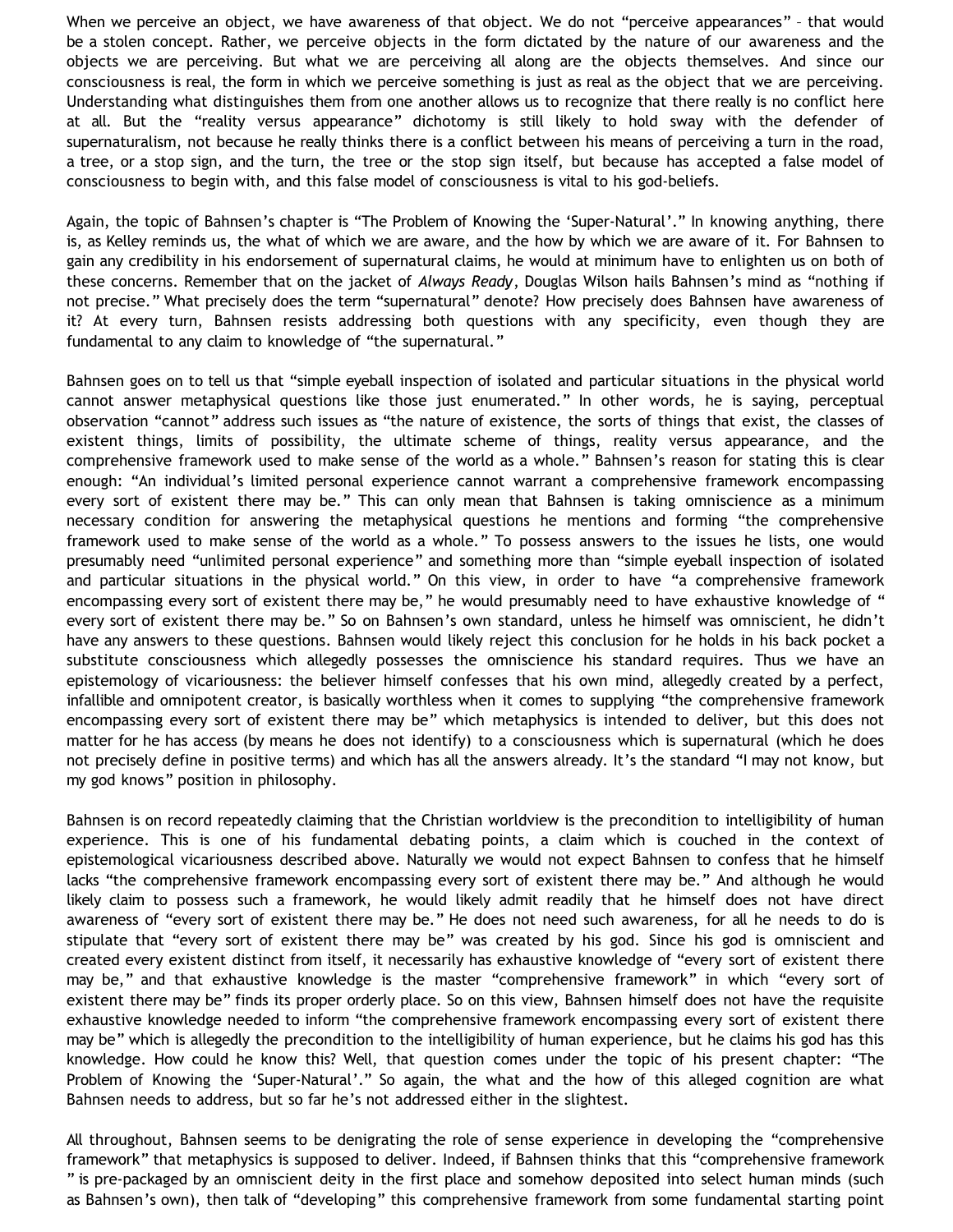is anathema to Bahnsen's position. Since Bahnsen's "limited personal experience cannot warrant" this " comprehensive framework" any better than anyone else's experience can, he wouldn't know where to begin if he had to assemble it on his own. He's so familiar with it and his own mental abilities that he doesn't know how he or any other human being could build such a contrivance.

But whatever the case may be, Bahnsen is sure that one cannot develop such a "comprehensive framework" from the "limited personal experience" man has in the world. No experience that man can have will ever be enough for Bahnsen. The senses are inappropriate anyway, because whatever divine agency created them, in all its otherworldly brilliance, saw to it that they merely give us awareness of appearances, not of reality proper. As Bahnsen puts it, "Empirical experience merely gives us an appearance of things; empirical experience cannot in itself correct illusions or get us beyond appearance to any world or realm of reality lying beyond." Bahnsen happily tells us that "the Bible distinguishes appearance from reality," perhaps in order to nag his readers without going into any detail. At any rate, all this means that empirical experience could not be the means by which Bahnsen acquires awareness of "the supernatural." Again, Bahnsen only tells us how he does not know what he calls "the supernatural"; he does not explain how he could know what he claims to know. He constantly keeps this issue conveniently and safely out of sight.

Bahnsen avoids disclosing his position on what role empirical experience does play in acquiring knowledge. Does sense experience for Bahnsen play no role in acquiring any of the knowledge which ultimately informs the " comprehensive framework" by which we make sense of the world? Bahnsen does not confront this question, but from what he does say one can easily get the impression that, on his view, the senses ("empirical experience") play no role of any significance. Sense experience is limited, and what we presumably need is unlimited experience. Also, "empirical experience merely gives us an appearance of things," which suggests that the senses cannot give us direct awareness of reality itself, or anything "beyond the physical realm." "Appearance" is a kind of distorting filter through which we can only "see... darkly" (cf. I Cor. 13:12). Bahnsen never questions his supposition that there is a "beyond" to begin with, for he assumes that there is such a place, even though he nowhere explains how he or anyone else could know this. And in spite of this failing, rejecting "supernatural" claims is always unwarranted and indicates an unjustifiable bias. Go figure. And since for Bahnsen there is a difference – indeed, a conflict – between appearance and reality – a conflict Bahnsen nowhere explains how one could resolve – sense experience could only deceive or at best lead us off track. Man's cognitive inabilities are no doubt a testament to the infinite wisdom of his creator.

So two assumptions are vital to Bahnsen's discounting of sense experience, at least to the extent that he wants to marginalize any cognitive role they may play in providing man with the "comprehensive framework" he needs for making sense of the world in which he exists. They are:

- sense experience is limited (and our "comprehensive framework" must have "unlimited" experience)

- sense experience leads to the "reality-versus-appearance" conflict (and sense experience is unable to resolve it)

Bahnsen apparently has both angles covered. Even if one wants to argue that man can assemble a "comprehensive framework" suitable for making sense of the world in which he exists on the basis of the limited experience that his senses provide, Bahnsen can hit him with the "reality-versus-appearance" conflict. And if one wants to argue that the distinction between reality and appearances do not in fact prohibit the senses from providing him with the "comprehensive framework" he needs to make sense of the world in which he exists, Bahnsen can hit him with the "sense experience is limited" objection.

Unfortunately, throughout all this, Bahnsen ignores two important factors:

- the need to identify some alternative means of awareness to supply the inputs needed for objective knowledge of reality (since sense experience has been discounted)

- the nature and role of concepts which inform that knowledge

If we throw out sense experience, or even neutralize its epistemological significance, we need an alternative mode of awareness in order to acquire the knowledge which informs the "comprehensive framework" by which we make sense of the world in which we exist. It will not do to say that we have knowledge of X but no mode by which we could be aware of X or of the stepping stones needed to infer X. Bahnsen hastens to discount sense experience, but does not identify an alternative mode of awareness. He wants to discount the senses in part because they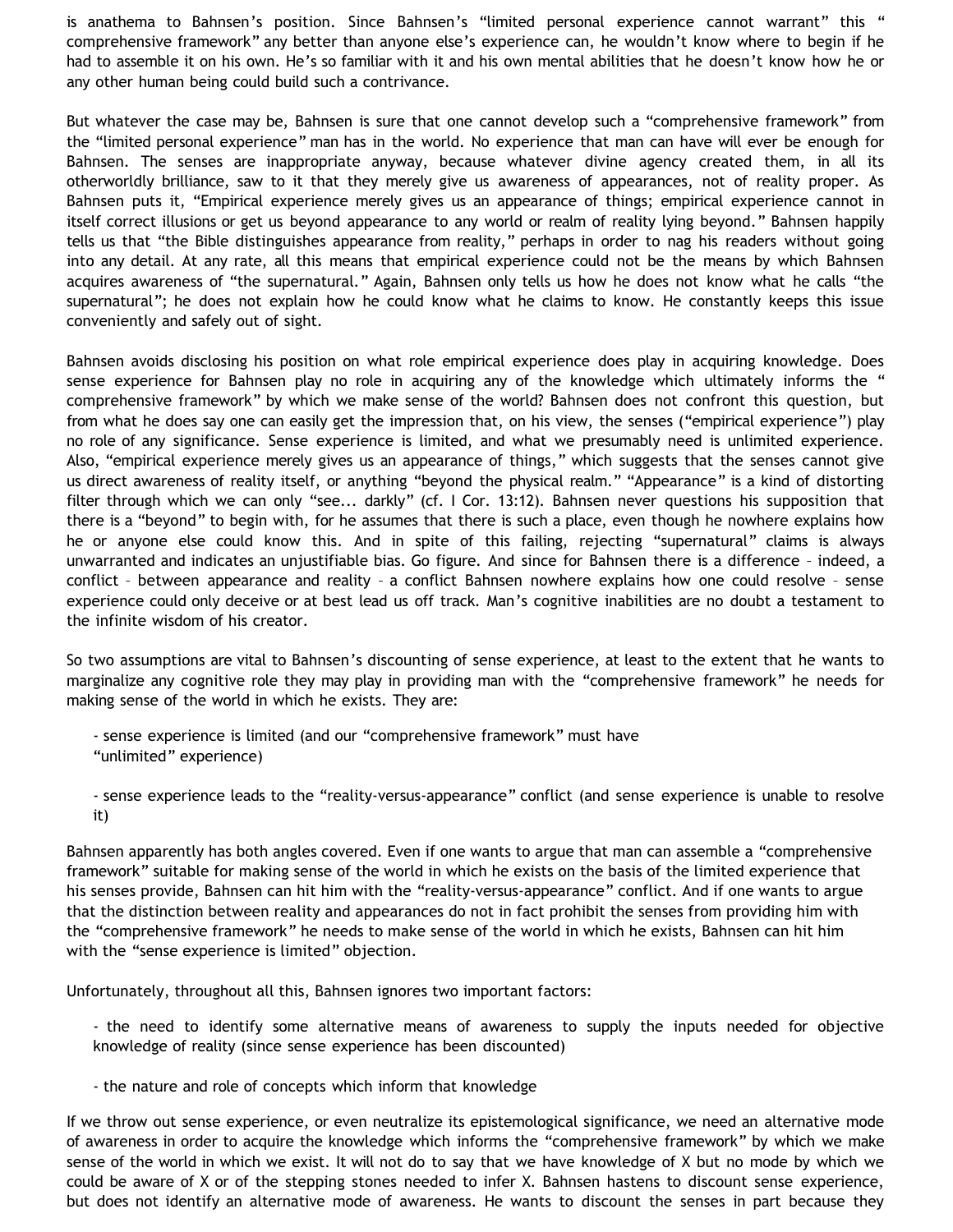allegedly only give us "appearances," not reality as such. But if appearance is simply the form which our awareness of objects takes, then there really is no conflict here, since both the object we perceive and the form in which we perceive it have identity and are factual, i.e., objective. Once we grasp this fact, we have what we need for avoiding the conflict that Bahnsen might charge on account of the "reality versus appearance" dichotomy.

The other reason he wants to discount the senses is because they only give us limited awareness. But what could possibly be an alternative to limited experience? Unlimited experience? Why suppose such a thing is either possible or achievable? Why suppose such a notion is actually meaningful? What would "unlimited experience" be like? We can put the words "unlimited" and "experience" together, just as we can put the words "square" and "circle" together. But together are they really meaningful? Indeed, it seems that once we have called something " experience," it is limited to what is meant by the concept 'experience'. Since to exist is to be something specific, since A is limited to itself, the claim that "unlimited experience" is either possible or real seems quite incoherent. If Bahnsen wants to argue that "limited experience" is insufficient, and his preferred alternative is supposed to be "unlimited experience," then he needs to explain what he means by it before it can be seriously entertained. Otherwise, it seems that he is straining to manufacture points against the efficacy of the human mind, something which he wants to claim his perfect creator-deity created. Quickly it appears we will find ourselves in the quicksand of a Kantian gimmick if we follow Bahnsen on his wild goose chase.

Meanwhile, we should ask: What is so insufficient about "limited experience"? When I see a tree, my experience is limited to what I experience. But if I see a tree in my experience, I still see a tree. I still have awareness of an object. Indeed, I do not need awareness of all trees in the universe and across eternity to have awareness of the one tree before me. It is a fact that I am seeing something. Perhaps at this point Bahnsen would like to raise the " reality-versus-appearance" objection. "How do you know what you're seeing is a tree?" So now I am supposed to have a mind sufficiently sophisticated to produce all kinds of reasoning to prove that what I see is actually a tree, and yet I am supposed to buy into the premise that my senses are so deceptive that I might not actually be seeing a tree. And really, what argument would Bahnsen accept at this point? Perhaps Bahnsen would be satisfied if I were to say something like, "I am absolutely certain that what I perceive before me is a tree because the triune God of Christianity has guaranteed that He will not lie to me, that as creator of my empirical apparatus He will not allow me to be so misled." This is nothing more than the invisible magic being defense: it does not deal with the issue whatsoever, and only lays a new, completely arbitrary burden on the load of burdens Bahnsen would have us accept on our way to adopting such confessions.

Now, the conventional attack against the senses has often been the charge that knowledge has universal scope while the senses do not provide universal awareness. Therefore the leap from awareness of particulars to universally binding knowledge is unwarranted, unjustified, arbitrary, subjective, or any other denigrating adjective the haters of man's mind want to apply to it. Perception on this view could hardly serve as a suitable tie between knowledge and reality. This is Bahnsen's (unargued) assertion that "empirical experience merely gives us an appearance of things." Couple this with the supposition that the senses distort the objects we perceive, and we have Bahnsen's two-fold attack against empiricism in a nutshell. Keep in mind that, all the while, we as readers of Bahnsen's writing are expected to follow the arguments of this "precise" and "brilliant scholar," even though our faculties are too incompetent to distinguish between the reality of what he has written and he may merely appear to have written.

Of course, attacks like this only tell us that the attacker does not understand how concepts are formed in the first place. Universality is a property of concepts; it is not a property we should expect to find in perception. Even more importantly, neither "unlimited experience" nor omniscience is a precondition for the universal scope of conceptual reference. Concepts are how the human mind expands its awareness beyond the immediate inputs provided by sense perception. The content of concepts is based ultimately on what we perceive, but it is not limited to only those units which we have encountered personally. In fact, if the Objectivist account of concepts is true, then there is no problem in supposing that we can acquire knowledge having universal scope on the basis of " limited personal experience." On the Objectivist account, concepts can be formed by integrating as few as only two units which are similar in some way. All objective units have the minimal similarity in the fact that they exist. (Incidentally, these points blow Van Til's "One-Many" argument out of the water.) If we are able to form concepts – i.e., open-ended classes which are universal in their scope of reference – on the basis of only two (or more) units, then "limited personal experience" is no hindrance to developing a "comprehensive framework used to make sense of the world as a whole." If "an individual's limited personal experience" incorporates the Objectivist account of concepts, he has all the "warrant" he needs for informing the "comprehensive framework" he needs to make sense of the world and his existence within it. And if we have such a "comprehensive framework" along with the " warrant" we need for whatever reason to have it, then we have what we need to "correct illusions." This is one of the functions of reason: to correct misidentifications. But what reason will not do is take us from this world to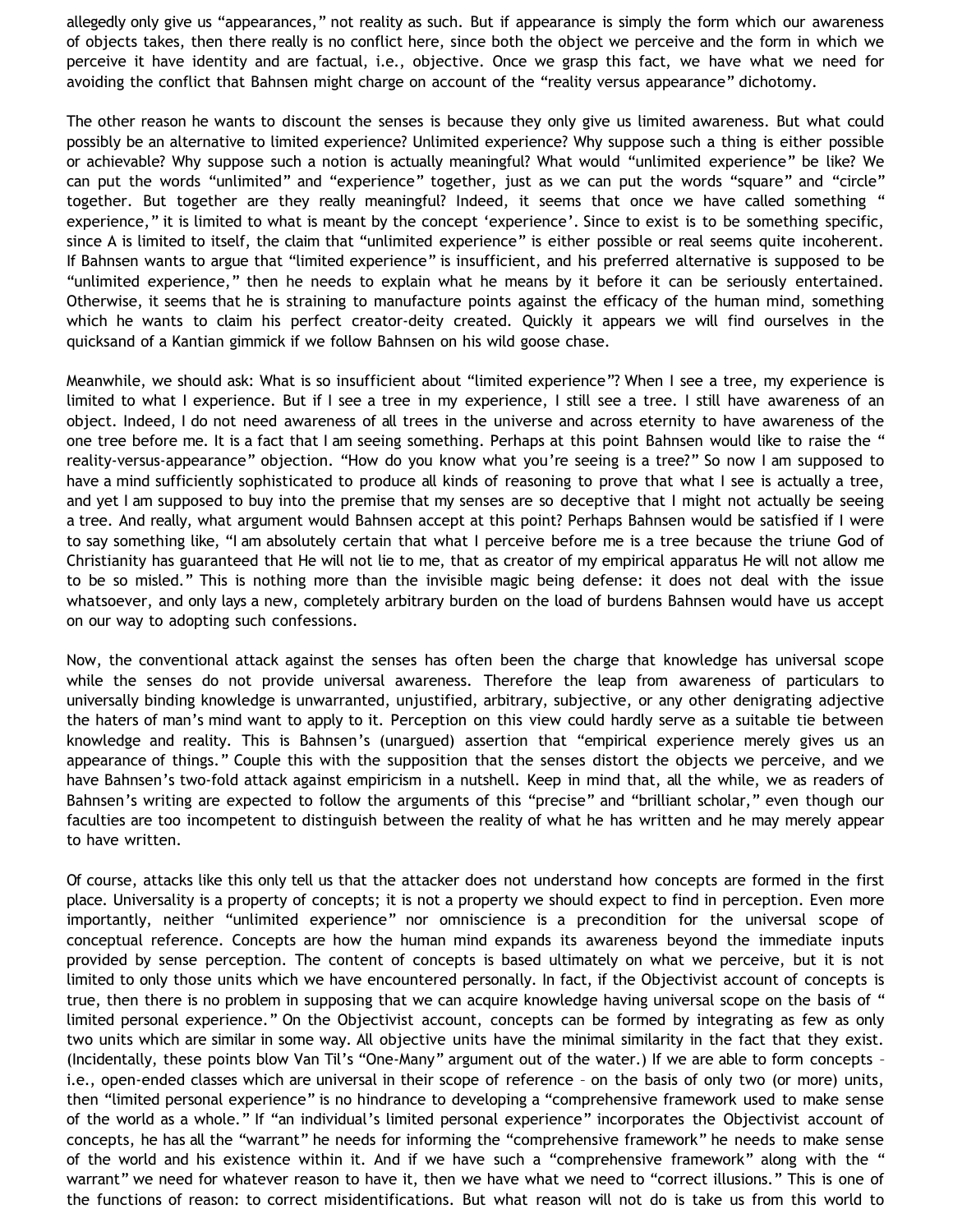another world contradicting it. The only thing that can do this is the imagination, and its product is fantasy, not knowledge. And it is against these – fantasy and imagination – that Bahnsen fails to distinguish his god and whatever else he claims exists "beyond the physical realm."

Now internal to Christianity, Bahnsen's attempts to discredit empirical experience are not without their consequences. If empirical experience is insufficient to get us from the world of appearances to some realm that exists "beyond the physical realm," then what are we to make of [Romans 1:20?](http://www.biblegateway.com/passage/?search=Romans%201:20;&version=9;31;49;51;46;) This passage, beloved by many Reformed apologists, states the following:

For the invisible things of him from the creation of the world are clearly seen, being understood by the things that are made, even his eternal power and Godhead; so that they are without excuse.

Now it has always struck me as odd to say that "invisible things... are clearly seen." If they are seen at all, whether clearly or obscurely, one can hardly call them "invisible." At any rate, if the mode of awareness indicated here by the phrase "clearly seen" is taken to be a type of empirical experience (e.g., eyesight), then what are we to say of the distinction between appearance and reality, which Bahnsen himself says the bible acknowledges? If there is a distinction between appearance and reality, then there very well may be a distinction between what appears to be "the invisible things of him from the creation of the world" and the world as it really is. Bahnsen would no doubt want to immunize the bible's own statements from the objections he wants to raise against man's perceptual faculties.

As for the "limits of possibility," this actually belongs to the branch of epistemology, since possibility is epistemological, and what we determine to be possible depends on our understanding of what is actual rather than the other way around. Indeed, it is in the context of a "comprehensive conceptual framework used to make sense of the world as a whole" that we are able to rationally assess the possibility of any proposals.

And though for some thinkers "the term 'metaphysics' has come to connote the study of that which is 'beyond the physical realm'," this is misleading. It is not as if metaphysics as a field of study were happy to ignore "the physical realm"; however many thinkers may in fact feel intimidated by physical realities which do not conform to their preferences, and thus retreat into an imaginary realm where anything goes. If one is serious about studying "that which is 'beyond the physical realm'," he would at minimum need to identify the means by which he acquires awareness of "that which is 'beyond the physical realm'," if anything in fact exists "beyond the physical realm."

Bahnsen writes:

Simple eyeball inspection of isolated and particular situations in the physical world cannot answer metaphysical questions like those just enumerated. An individual's limited personal experience cannot warrant a comprehensive framework encompassing every sort of existent there may be. (*Always Ready*, p. 181)

[Again,](http://bahnsenburner.blogspot.com/2007/08/bahnsen-on-knowing-supernatural-part-7.html) there goes [Romans 1:20](http://www.biblegateway.com/passage/?search=Romans%201:20;&version=9;31;49;51;46;).

If "a comprehensive framework encompassing every sort of existent there may be" does not come from "an individual's limited personal experience," then where does it come from? Is it magically installed into our minds? Is it then infallible? What if mine disagrees with someone else's? Is the "comprehensive framework" that Bahnsen has in mind conceptual or something other than conceptual? If it is conceptual, what is Bahnsen's account of concepts? If it is something other than conceptual, how can Bahnsen claim to know it? Blank out.

The task of statements like the one Bahnsen gives above, is to discount the role and relevance of one's own firsthand perception of the world in developing "a comprehensive framework." Essentially, Bahnsen's reasoning is: 'Since one's own firsthand awareness is not awareness of *everything* (i.e., since one is not omniscient to begin with), he cannot formulate his own "comprehensive framework".' If man's consciousness were bound to the perceptual level of consciousness (i.e., if it had no recourse to the conceptual level), there might be some argument for this; though as an argument for skepticism, it would still have its work cut out for itself. However, since man has the ability to form concepts on the basis of what he perceives, Bahnsen's argument is not only fallacious, it's downright naïve, especially coming from someone sporting a philosophy degree. At the very least, such statements betray a glaring ignorance of concepts, how they are formed and how they expand our awareness beyond the perceptual level of consciousness.

It needs to be pointed out that we demonstrate the ability of concepts to expand our awareness beyond our perceptual limitations whenever we talk about great distances, for example, in terms of units that reduce to the perceptual level. Applying arithmetic operations to units of measurement is one means by which we expand our